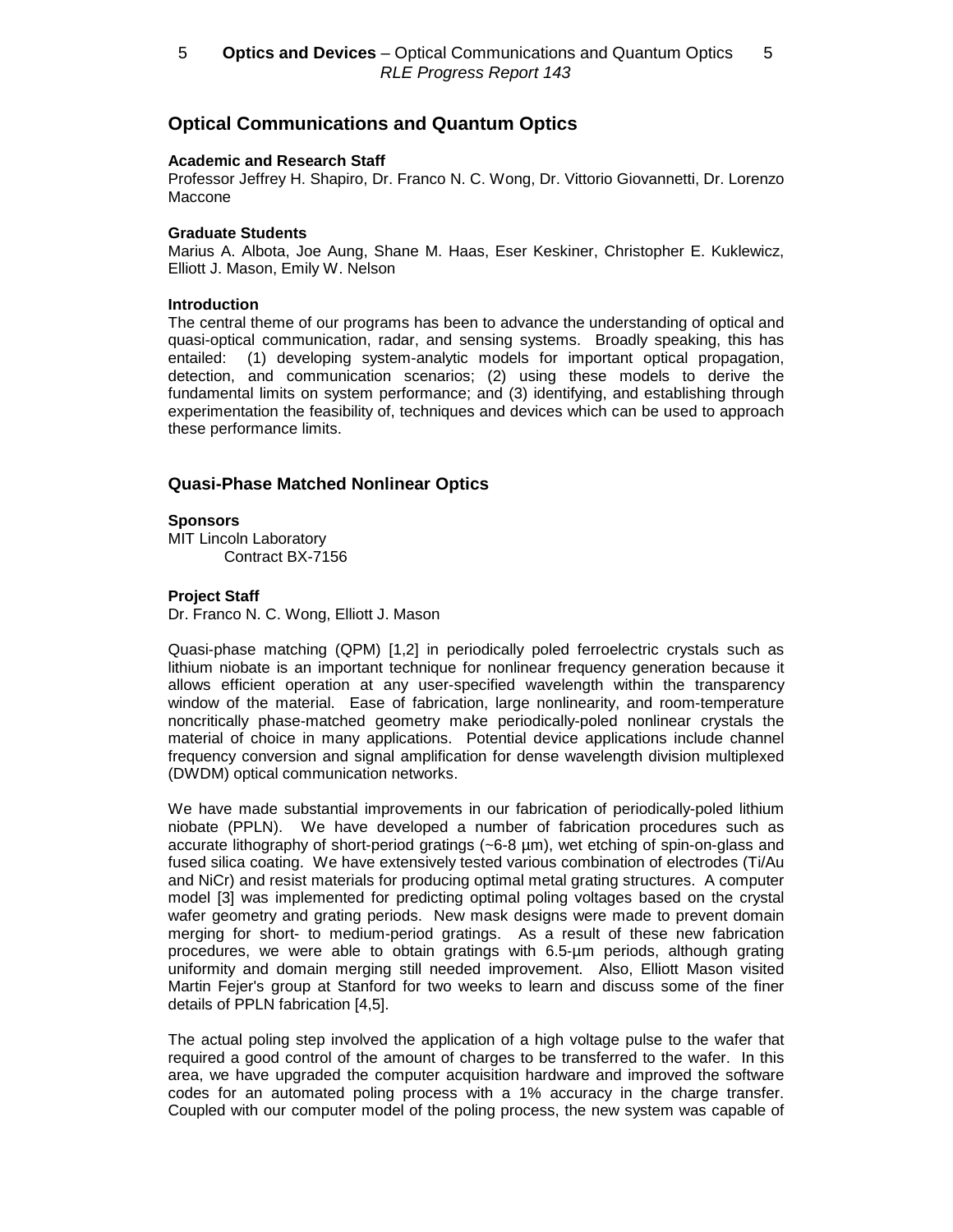controlling the voltage ramp-up and ramp-down to prevent dynamic shock, improving nucleation population at the beginning of the pulse for domain seeding, and hence more uniform poling, and adjusting voltage levels for sharp turn-on and turn-off of poling currents without breakdown.

As a result of our systematic study of various factors in the fabrication and poling procedures, we have obtained greater consistency in our poled samples with better yield and grating uniformity. We have even compared our samples with those purchased from Deltronic (20 µm gratings), and found that our samples had greater grating uniformity and conversion efficiency.

We have also applied the periodic poling technique to barium magnesium fluoride  $(BaMgF<sub>4</sub>)$  [6,7] which is a promising candidate as a nonlinear crystal for deep UV generation due to its transparency and high damage threshold. It has a small nonlinear coefficient and birefringent phase matching is not available for second harmonic generation of deep UV radiation. We were successful in poling  $BaMgF<sub>4</sub>$  with grating periods of 19.2 and 21.1 µm. The required poling voltage was found to be 16-18 kV/mm, which is slightly lower than that of lithium niobate, the most widely used periodically-poled material for near-IR generation. Unlike lithium niobate, etching periodically-poled BaMg $F_4$ did not reveal its periodic structure. Instead we have used the Environmental Scanning Electron Microscope on campus for imaging the poled crystal with good results. Scott Buchter at Lincoln Laboratory obtained second harmonic generation of 266 nm by third-order quasi-phase matching using a sample of BaMg $F_4$  with a 19.2-um grating. He showed that the conversion efficiency was within 50% of the expected value of the nonlinear d coefficient of 0.03 pm/V, subject to large uncertainties in the actual value of the nonlinear coefficient, the correct grating period for optimal quasi-phase matching, and the quality of the grating. Potential applications for periodically poled  $BaMgF<sub>4</sub>$  include inspection and sensing for next generation optical lithography in the deep UV region.

# **Quantum Information and Communication**

# **Sponsors**

Army Research Office Contract DAAD19-00-1-0177 MIT Lincoln Laboratory Contract BX-7466 National Reconnaissance Office Contract NRO-000-00-C-0032 National Reconnaissance Office Contract NRO-000-00-C-0158

# **Project Staff**

Prof. Jeffrey H. Shapiro, Dr. Franco N. C. Wong, Dr. Vittorio Giovannetti, Dr. Lorenzo Maccone, Marius A. Albota, Joe Aung, Eser Keskiner, Christopher E. Kuklewicz, Elliott J. Mason, Emily W. Nelson

We have embarked on new research in the area of quantum information technology whose goal is to enable the quantum-mechanical information transmission, storage, and processing needed for future applications in quantum computing and quantum communication. Our theoretical work in this area has focused on architectural designs for long-distance teleportation. Of particular interest to us has been the identification of highperformance means for generating the polarization-entangled photons needed for many quantum information applications, including teleportation, super-dense coding, and entanglement-based quantum cryptography.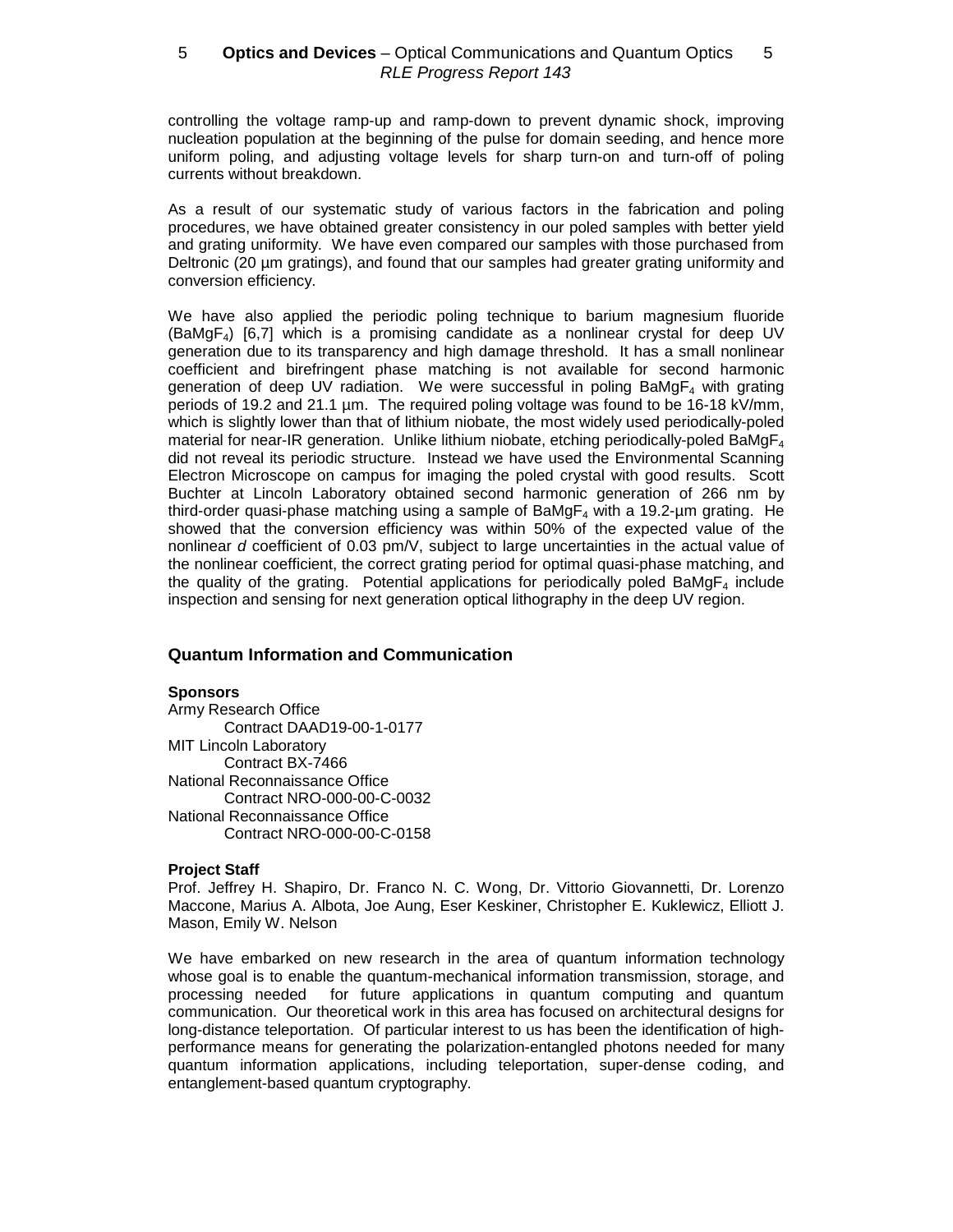Theory The preeminent obstacle to the development of quantum information technology is the difficulty of transmitting quantum information over noisy and lossy quantum communication channels, recovering and refreshing the quantum information that is received, and then storing it in a reliable quantum memory. Together with Professor Seth Lloyd and Dr. Selim Shahriar of RLE, and Dr. Phillip Hemmer of the Air Force Research Laboratory, we have proposed and analyzed a novel architecture for the singlet-state approach to quantum teleportation. A simple block diagram of this architecture is shown in Fig. 1. It consists of an ultrabright narrowband source of polarization-entangled photons pairs  $(P)$ , connected to a pair of trapped Rb atom quantum memories  $(M)$  by Lkm-long lengths of standard telecommunication fiber.



Figure 1. Schematic of long-distance quantum communication system:  $P =$  ultrabright narrowband source of polarization-entangled photon pairs;  $L = L$  km of standard telecommunication fiber;  $M =$  trapped atom quantum memory.

Each M block in Fig. 1 is a quantum memory in which a single ultracold  $87Rb$  atom is confined by a  $CO<sub>2</sub>$ -laser trap in an ultra-high vacuum chamber with cryogenic walls within a high-finesse single-ended optical cavity. An abstract representation of the relevant hyperfine levels for such a memory is given in Fig. 2(a). A 795 nm photon in an arbitrary polarization can be absorbed, transferring the qubit from the photon to the degenerate  $B$ levels of Fig. 2(a), and thence to long-lived storage levels, by coherently driving the B-to-D transitions. By means of optically-off-resonant (OOR) transitions, the Bell states of two atoms in a single vacuum-chamber trap can be converted into superposition states of one of the atoms. All four Bell measurements needed for the Bennett et al. singlet-state teleportation process [8] can then be made, sequentially, by detecting the presence (or absence) of fluorescence as an appropriate sequence of OOR laser pulses is applied to the latter atom. The Bell-measurement results (two bits of classical information) in one memory can be sent to a distant memory, where (at most) two additional OOR pulses are needed to complete the state transformation process. More details on this memory, and its use in teleportation, are given in [9].



Figure 2. Essential components of singlet-state quantum communication system from Fig. 1. Left (a), simplified atomic-level schematic of the trapped Rb atom quantum memory: A-to-B transition occurs when one photon from an entangled pair is absorbed; B-to-D transition is coherently driven to enable storage in the long-lived  $D$  levels;  $A$ -to- $C$  cycling transition permits nondestructive determination of when a photon has been absorbed. Right (b), ultrabright narrowband source of polarization-entangled photon pairs: each optical parametric amplifier (OPA1 and OPA2) is type-II phase matched; for each optical beam the propagation direction is z, and x and y polarizations are denoted by arrows and bullets, respectively; PBS, polarizing beam splitter.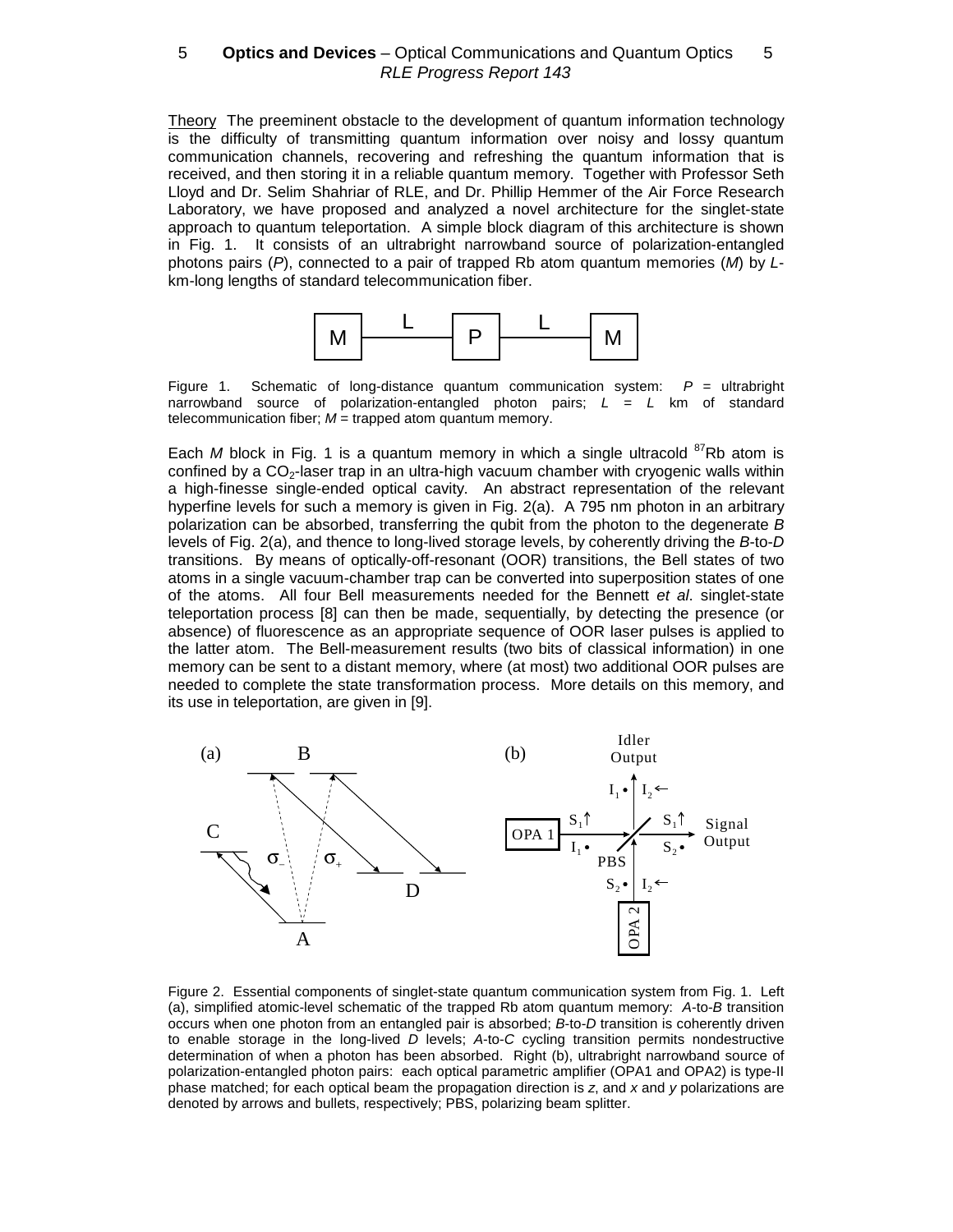The P block in Fig. 1 is an ultrabright narrowband source of polarization-entangled photon pairs [10], capable of producing ~10<sup>6</sup> pairs/sec in ~30 MHz bandwidth by appropriately combining the signal and idler output beams from two doubly-resonant type-II phase matched optical parametric amplifiers (OPAs), as sketched in Fig. 2(b). The importance of our resonant approach to entanglement generation is the need to achieve high flux within the narrow linewidth of the Rb atom memory; existing parametric downconverter sources of entanglement are far too broadband to permit useful transmission rates in the Fig. 1 architecture. As detailed below, we are presently working to demonstrate OPA entanglement sources.

For long-distance transmission to remotely-located memories, in the Fig. 1 architecture, we generate the entangled photon pairs in the 1550-nm-wavelength low-loss window of standard telecommunication window, and then employ quantum frequency conversion [11,12] to shift the entanglement to the 795 nm wavelength needed for the Rb atom memory, see Fig. 3.



Figure 3. Schematic of quantum frequency conversion: a strong pump beam at 1570 nm converts a qubit photon received at 1608 nm (in the low-loss fiber transmission window) to a qubit photon at the 795 nm wavelength of the <sup>87</sup>Rb quantum memory.

Transmission in the 1550-nm-wavelength window is not enough to make the Fig. 1 singlet-state architecture compatible with standard telecommunication fiber. It is also crucial to ensure that polarization is not degraded by the propagation process. Our scheme for polarization maintenance, shown in Fig. 4, relies on time-division multiplexing. By transmitting non-overlapping time slices from the signal beams from our



Figure 4. Transmission of time-division multiplexed signal beams from OPA1 and OPA2 through an optical fiber. With the use of a half-wave plate (HWP) the signal pulses and the pilot pulse are linearly polarized the same way. The pilot pulse — at wavelength  $\lambda_p$  which is different from the signal or idler wavelengths — is injected into and extracted from the fiber using a wavelengthdivision multiplexer (WDM MUX) and a wavelength-division demultiplexer (WDM DEMUX), respectively. Not shown is the final polarizing beam splitter for combining the two signal-beam outputs, cf. Fig. 2(b). A similar overall arrangement is used to transmit the idler beams from OPA 2 to OPA2.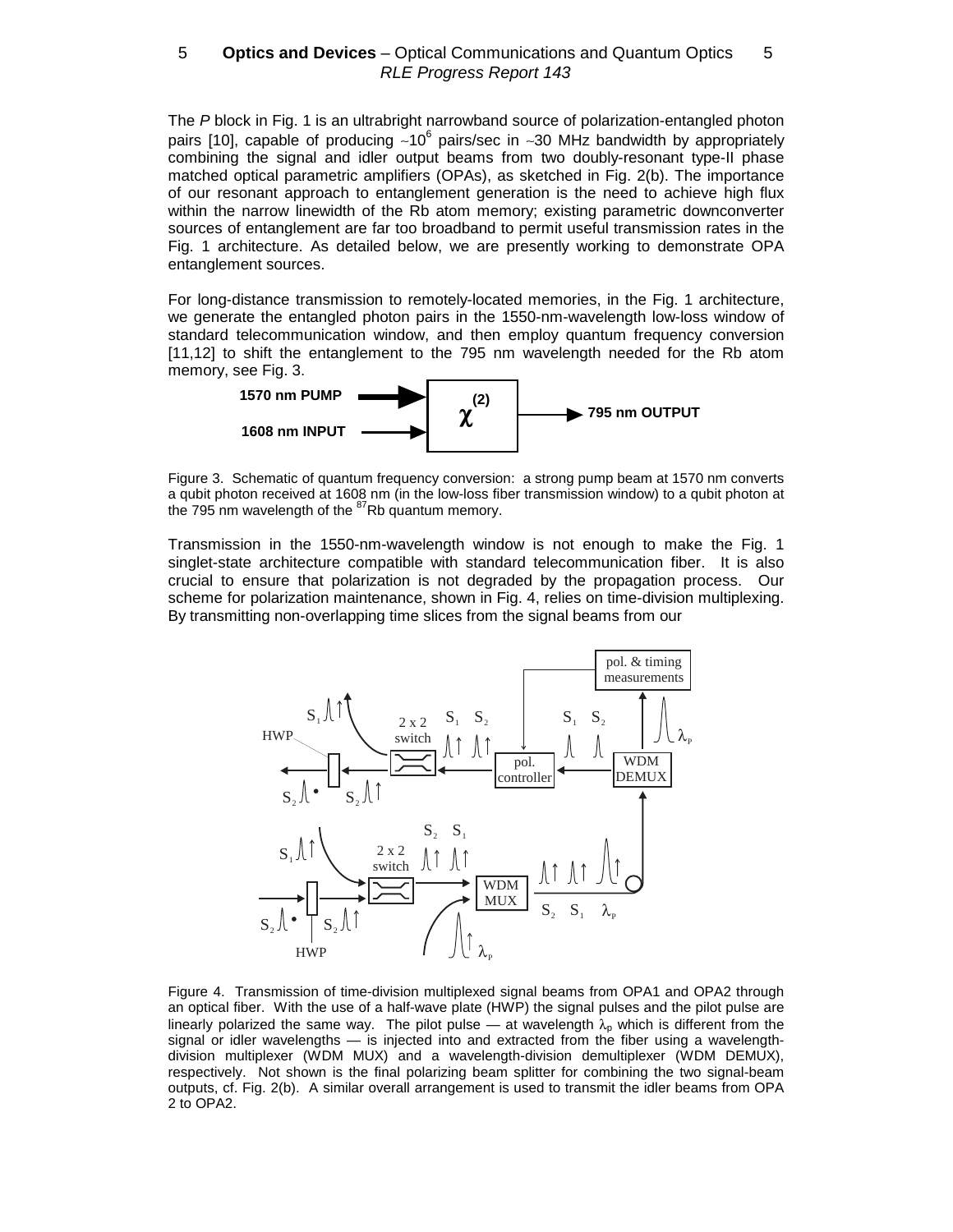two OPAs — along with a strong pilot pulse — down the fiber in a common linear polarization, we can use polarization tracking on the pilot pulse to obtain the information needed to restore the linear polarizations of the two signal-beam time slices. These are then combined, after half-wave plate polarization rotation and delay compensation, to recover the desired vector signal beam. A similar procedure is used for the idler outputs from the two OPAs travelling down the other fiber. In effect, this replaces the sourcelocated passive PBS in Fig. 2(b) with a time-gated memory-located polarization combiner at the far end of each fiber. This approach, which is inspired by the Bergman et al. twopulse fiber squeezing experiment [13], common-modes out the vast majority of the phase fluctuations and the polarization birefringence incurred in the fiber, permitting standard telecommunication fiber to be used in lieu of the lossier and much more expensive polarization-maintaining fiber.

Quantum communication is carried out in the Fig. 1 configuration via the following protocol. The entire system is clocked. Time slots of signal and idler (say 400 ns long) are transmitted down optical fibers to the quantum memories. These slots are gated into the memory cavities — with their respective atoms either physically displaced or optically detuned so that no A-to-B absorptions occur. After a short loading interval (a few coldcavity lifetimes, say 400 ns), each atom is moved (or tuned) into the absorbing position and B-to-D coherent pumping is initiated. After about 100 ns, coherent pumping ceases and the A-to-C cycling transition (shown in Fig. 2(a)) is repeatedly driven (say 30 times, taking nearly 1  $\mu s$ ). By monitoring a cavity for the fluorescence from this cycling transition, we can reliably detect whether or not a 795 nm photon has been absorbed by the atom in that cavity. If neither atom or if only one atom has absorbed such a photon, then we cycle both atoms back to their A states and start anew. If no cycling-transition fluorescence is detected in either cavity, then, because we have employed enough cycles to ensure very high probability of detecting that the atom is in its A state, it must be that both atoms have absorbed 795 nm photons and stored the respective qubit information in their long-lived degenerate  $D$  levels. These levels are not resonant with the laser driving the cycling transition, and so the loading of our quantum memory is nondestructively verified in this manner.

We expect that the preceding memory-loading protocol can be run at rates as high as  $R =$ 500 kHz. With a high probability, P<sub>erasure</sub>, any particular memory-loading trial will result in an erasure, i.e., propagation loss and other inefficiencies combine to preclude both atoms from absorbing photons in the same time epoch. With a small probability,  $P_{\text{success}}$ , the two atoms will absorb photons from a single polarization-entangled pair, viz., we have a memory-loading success. With a much smaller probability,  $P_{\text{error}}$ , both atoms will have absorbed photons but these photons will not have come from a single polarizationentangled pair; this is the error event. These probabilities constitute a complete taxonomy of the loading-trial possibilities, i.e., their respective probabilities sum to unity.

Using the dual-OPA entanglement source's quantum statistics that we derived in [10], we have performed a cold-cavity loading analysis for the quantum memory to evaluate the key figures of merit for the Fig. 1 configuration: throughput and fidelity [14]. Our singletstate quantum communication architecture enjoys a robustness to propagation losses and other inefficiencies in that these effects merely increase  $P_{\text{erasure}}$  and hence reduce throughput, i.e., the number of successful entanglement-loadings/sec,  $N_{\text{success}} = RP_{\text{success}}$ , that could be achieved if the quantum memories each contained a lattice of trapped atoms for sequential loading of many pairs. It is the loading errors, which occur with probability  $P_{\text{error}}$ , that provide the ultimate limit on the entanglement fidelity of the Fig. 1 configuration. This loss-limited fidelity is given by  $F_{\text{max}} = 1 - P_{\text{error}}/2(P_{\text{success}} + P_{\text{error}})$ , where we have assumed that the error event loads independent randomly-polarized photons into each memory. In Fig. 5 we have plotted the throughput and loss-limited fidelity for our quantum communication system under the following assumptions: OPAs pumped at 1% of their oscillation thresholds; 5 dB of excess loss in each P-to-M block path in Fig. 1; 0.2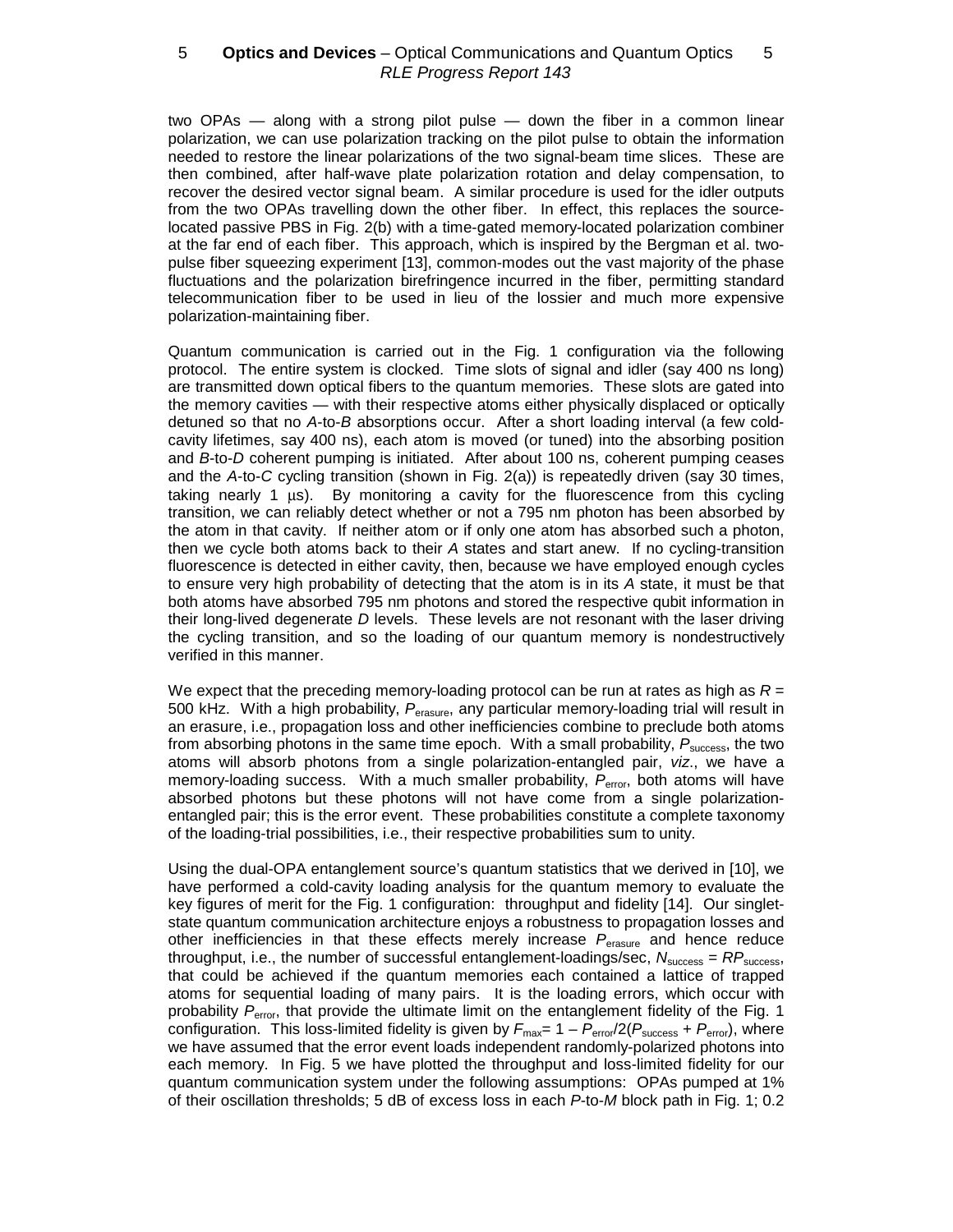dB/km loss in each fiber; memory-cavity linewidth equal to one half the source-cavity linewidth; and  $R = 500$  kHz memory cycling rate. We see from this figure that a throughput of 200 pairs/sec can be sustained out to an end-to-end path length (2L) of 50 km, with a loss-limited fidelity of 97.5%.



Figure 5. Figures of merit for Fig. 1 configuration. Left (a), throughput,  $N_{\text{success}}$ , vs. total path length,  $2L$ . Right (b), limiting entanglement fidelity,  $F_{\text{max}}$ , vs. total path length,  $2L$ .

Experiment A parametric downconverter can be used to produce pairs of entangled photons, but the resulting low rate of photon-pair generation has hindered proof-of-principle experiments. This problem is exacerbated if the photon pairs are to transfer their entanglement to a trapped-atom quantum memory, because the relevant pair-generation rate becomes that for photons within the bandwidth of the memory's high-Q optical cavity. The best narrowband pair-generation rate, for a parametric downconverter, can be inferred to be at most 15 s<sup>-1</sup>, within a 30-MHz bandwidth at 702-nm wavelength, using 150 mW of pump power and very high numerical-aperture optics [15].

We have recently shown, theoretically, that the signals and idlers from a pair of optical parametric amplifiers (OPAs) can be combined to produce an ultrabright source of narrowband polarization-entangled photons [10]. For OPAs using periodically-poled potassium titanyl phosphate (PPKTP), we estimate that the pair production rate is 1.5 x  $10^6$  s<sup>-1</sup> within a 30-MHz bandwidth at a 795-nm center wavelength using only 10 mW of pump power. Many quantum information applications will be enabled by development of such a low-power, ultrabright source of entangled photon pairs.

We have set up a bulk-KTP doubly-resonant OPA in a single-ended standing-wave cavity configuration. With  $\sim$ 100 µW of pump power at 532 nm, we observed a singles count rate of 10<sup>4</sup> s<sup>−1</sup> using a Si single-photon counter that had a quantum efficiency of ~1% at the OPA output wavelength of 1064 nm, thus yielding an estimated pair production rate of 10 $^6$ s<sup>-1</sup> [16]. The output consisted of three components: broadband nonresonant mode pairs, narrowband singly resonant mode pairs, and narrowband doubly resonant mode pairs.

The nonresonant mode pairs are similar to those obtained with spontaneous parametric downconversion without cavity enhancement. The nonresonant output was necessarily broadband with a bandwidth equal to the downconversion fluorescence spectrum, which was about 100 GHz in our experiment for a 1-cm-long KTP crystal. For the singly resonant output, the downconverted signal field was resonant with the cavity but not the idler field or vice versa. Hence, the singly resonant output was narrowband with a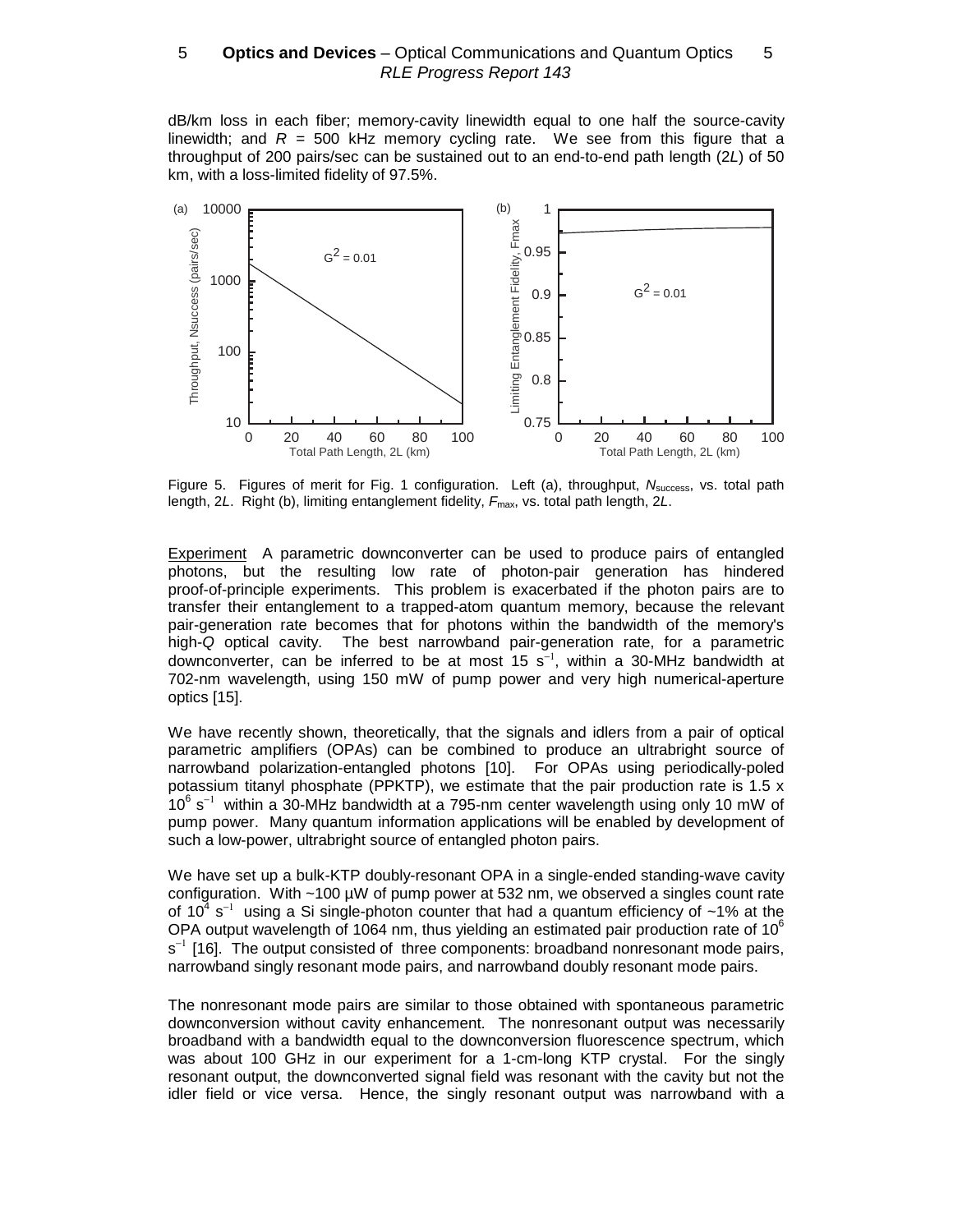bandwidth given by the cavity linewidth of ~30 MHz. This resonant mode occurred every free spectral range (5.5 GHz) over the fluorescence spectrum. The doubly-resonant mode pair output was present when the cavity was tuned to resonance with both signal and idler fields, with a double-Lorentzian cavity linewidth of ~20 MHz. Because of the double resonance requirement, there was usually only one doubly-resonant mode pair over the entire fluorescence spectrum.

Figure 6 shows the singles count in 10-ms measurement time bins of the OPA output as the cavity length was scanned. These data were taken with 3 mW of pump power. The observed resonance peaks are similar to those of the outputs of a doubly resonant optical parametric oscillator (OPO) [17], and matching the predicted separation of  $\sim 9$  nm between peaks. The singly-resonant output did not exhibit such resonances because it could be continuously tuned, which can be an advantage. We estimated that the percentages of the nonresonant, singly resonant, and doubly resonant mode pairs to be 65%, 19%, and 16%, respectively.



Figure 6. Trace of detected singles count as cavity length is swept.

The signal and idler outputs from the type-II phase matched KTP OPA were orthogonally polarized. The outputs were rotated by a half-wave plate before entering a polarizing beam splitter and were detected in separate single-photon detectors. We have made measurements of the coincidence counts as we varied the measurement time duration with (a) no polarization rotation and (b) 45° polarization rotation, as shown in Fig. 7. For large time bins, the positive slope of the coincidence counts is due to accidental Poisson coincidences (we note that the individual signal and idler photon streams had Poisson statistics.) For short times, the coincidences drop off because the signal and idler photons did not emerge from the cavity at the same time. The intercepts at zero time bin give a good estimate of the true coincidence count rates for the OPA outputs. In Fig. 7, the coincidence counts in 5 s are  $\sim$  43 for 0 $^{\circ}$  polarization rotation and  $\sim$  13 for 45 $^{\circ}$  rotation. For the singly resonant and doubly resonant outputs, they were mostly, if not all, frequency nondegenerate and hence the polarizing beam splitter acted as a 50/50 beam splitter after the 45° polarization rotation. In this case, we would expect a coincidence count reduction of 50%, or 21.5 in 5 s. The lower number of coincidences in Fig. 7(b) of 30% is due to quantum interference of the nonresonant photon pairs. These broadband signal and idler photons were frequency degenerate and hence they could be represented by the state  $|HV\rangle + |VH\rangle$ . After the 45° polarization rotation, in the new polarization basis, the nonresonant mode pair could be denoted by  $|HH\rangle + |VV\rangle$ , which implies that coincidences for this mode should vanish. Given the estimated 65% of the OPA output was the nonresonant mode, a complete quantum interference of this mode should have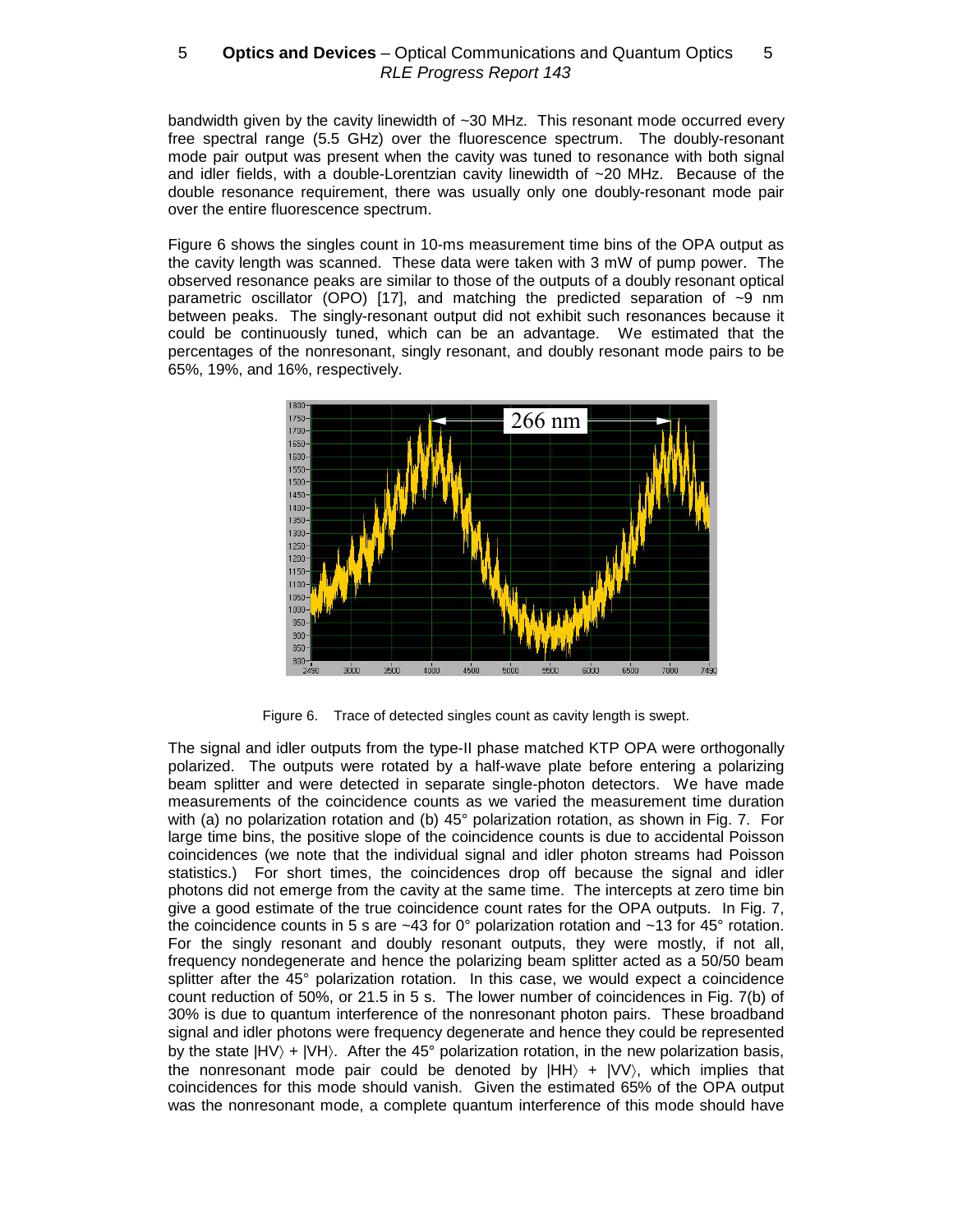yielded only 7.5 coincidences in 5 s. The higher observed number indicates there was only partial quantum interference, limited by angle walkoff of the KTP crystal and uncertainties in our measurements due to the detectors' low quantum efficiencies.



Figure 7. Coincidence counts vs. measurement time bins for (a)  $0^{\circ}$  polarization rotation and (b) 45° polarization rotation.

Due to the low quantum efficiencies of the Si detectors at 1064 nm, we have begun constructing a 397.5-nm pumped OPA system using a PPKTP crystal with outputs at 795 nm that matches the wavelength of the trapped  $^{87}$ Rb quantum memory. We have also started setting up a PPLN OPA system that would generate entangled photons at 795 nm and 1.61 µm. Besides being wavelength tunable, the PPLN OPA would allow the 1.61 -µm photons to be transported to remote locations via low-loss optical fibers.

# **Atmospheric Optical Communications**

#### **Sponsors**

Defense Advanced Research Projects Agency Grant MDA972-00-1-0012

# **Project Staff**

Prof. Jeffrey H. Shapiro, Dr. Franco N. C. Wong, Shane M. Haas

In future battlefield operations, communications and data networking will play a much more significant role. Properly designed optical communication systems operating over atmospheric paths may be able to provide covert, high burst rate communications with the necessary quick set up and tear down capability. Laser beams propagating through the atmosphere are subject to a wide variety of deleterious effects, including absorption, depolarization, beam spread, angular spread, multipath spread, Doppler spread, and fading. These effects, which represent the combined impact of the atmosphere's molecular constituents, entrained aerosols and hydrometeors, and turbulence-induced refractive index fluctuations, may drastically curtail the performance of an atmospheric optical link. We have recently begun a program, in collaboration with Prof. Vincent Chan of the Laboratory for Information and Decision Systems, to: provide understanding of battlefield optical communication applications and their implied demands on optical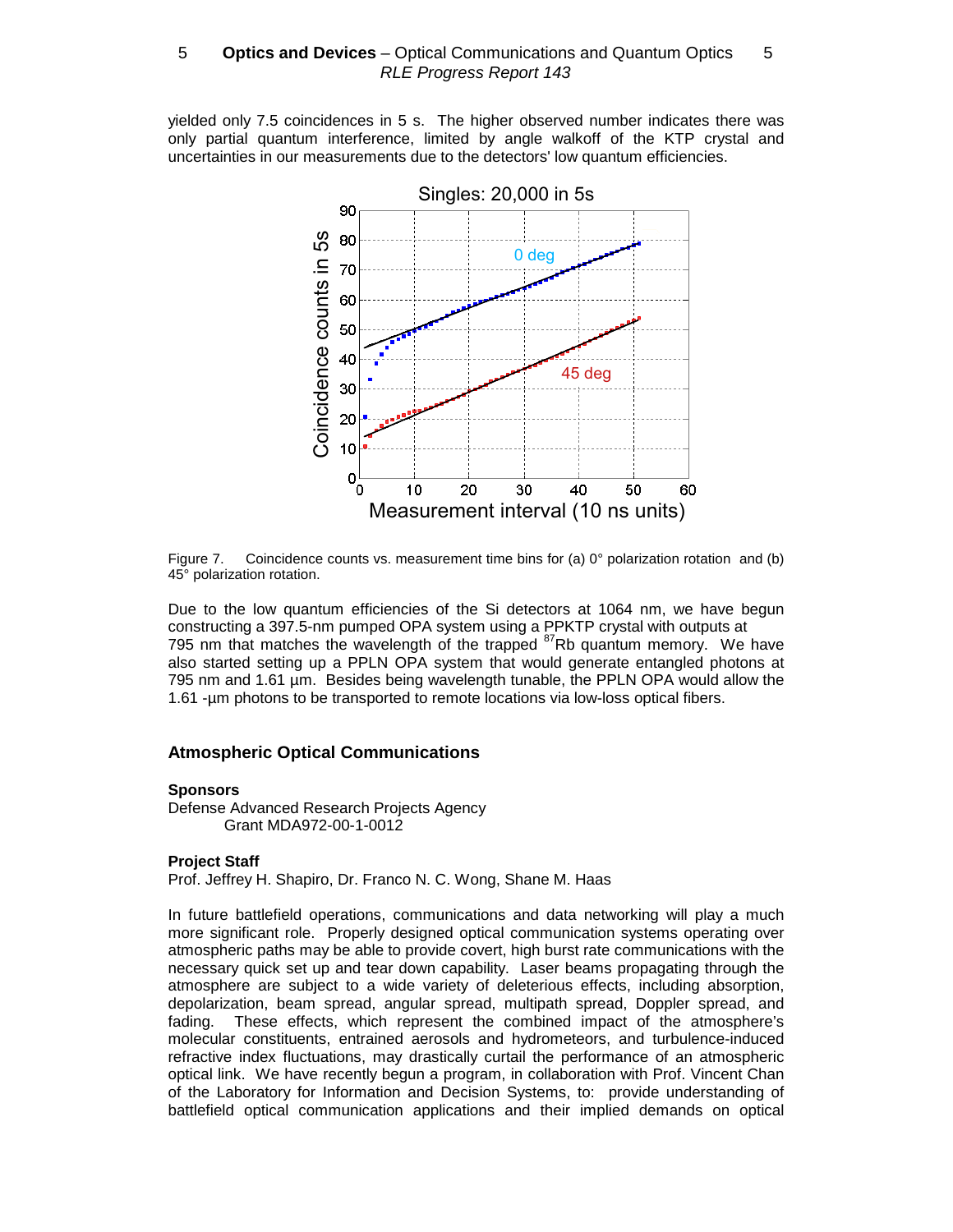systems; develop architectural constructs that are attainable, but make maximum use of device and subsystem capability to achieve high overall performance; and develop and demonstrate key system concepts in an experimental test bed facility.

The central thrust of this new program will be to address the effects of atmospheric turbulence and how it may be mitigated through the use of diversity techniques in space, time, and frequency. In theoretical work, we have begun to study the use of space-time coding (STC) for turbulence mitigation. An STC system uses multiple transmit and receive antennas to combine temporal and spatial diversity. Tarokh et al. [18] have established design criteria of space-time codes for the Rayleigh and Ricean fading channels that are encountered in wireless communications at microwave frequencies. Optical communication through atmospheric turbulence is a lognormal-fading channel. We have shown [19] that a subset of these previous codes minimize the pairwise error probability for the lognormal channel. Our approach extends to other fading channels with zero-mean, statistically independent path gains. In our experimental work, we have begun to assemble a diversity-communication test bed, using commercially available OC-48 lasers and detectors. The resulting 2.5 GHz link will be tested over a 500 m outdoor path under a variety of propagation conditions. Both transmitter and receiver diversity techniques will be explored.

# **References**

- 1. M. M. Fejer, G. A. Magel, D. H. Jundt, and R. L. Byer, "Quasi-phase-matched second harmonic generation: tuning and tolerances," IEEE J. Quantum Electron. **28**, 2631-2654 (1992).
- 2. M. Yamada, N. Nada, M. Saitoh, and K. Watanabe, "First-order quasi-phase matched  $LiNbO<sub>3</sub>$  waveguide periodically poled by applying an external field for efficient blue second-harmonic generation," Appl. Phys. Lett. **62**, 435-4362 (1993).
- 3. G. D. Miller, "Periodically poled lithium niobate: modeling, fabrication, and nonlinear-optical performance," Ph.D. thesis, Stanford University, 1998.
- 4. L. E. Myers, R. C. Eckardt, M. M. Fejer, R. L. Byer, W. R. Bosenberg, and J. W. Pierce, "Quasi-phase matched optical parametric oscillators in bulk periodically poled LiNbO3," J. Opt. Soc. Am. B **12**, 2102-2116 (1995).
- 5. R. G. Batchko, V. Y. Shur, M. M. Fejer, and R. L. Byer, "Backswitch poling in lithium niobate for high-fidelity domain patterning and efficient blue light generation," Appl. Phys. Lett. **75**, 1673-1675 (1999).
- 6. P. S. Bechthold and S. Haussühl, "Nonlinear optical properties of orthorhombic barium format and magnesium barium fluoride," Appl. Phys. **14**, 403-410 (1997).
- 7. S. C. Buchter, T. Y. Fan, V. Liberman, J. J. Zayhowski, M. Rothschild, A. Cassanho, H. P. Jenssen, E. J. Mason, and J. H. Burnett, "Periodically poled BaMgF4 for ultraviolet frequency generation," Postdeadline paper CPD23, Conference on Lasers and Electro-Optics, Baltimore, MD, May 6-11, 2001.
- 8. C. H. Bennett, G. Brassard, C. Crépeau, R. Josza, A. Peres, and W. K. Wootters, "Teleporting an unknown quantum state via dual classical and Einstein-Podolsky-Rosen channels," Phys. Rev. Lett. **70**, 1895-1899 (1993).